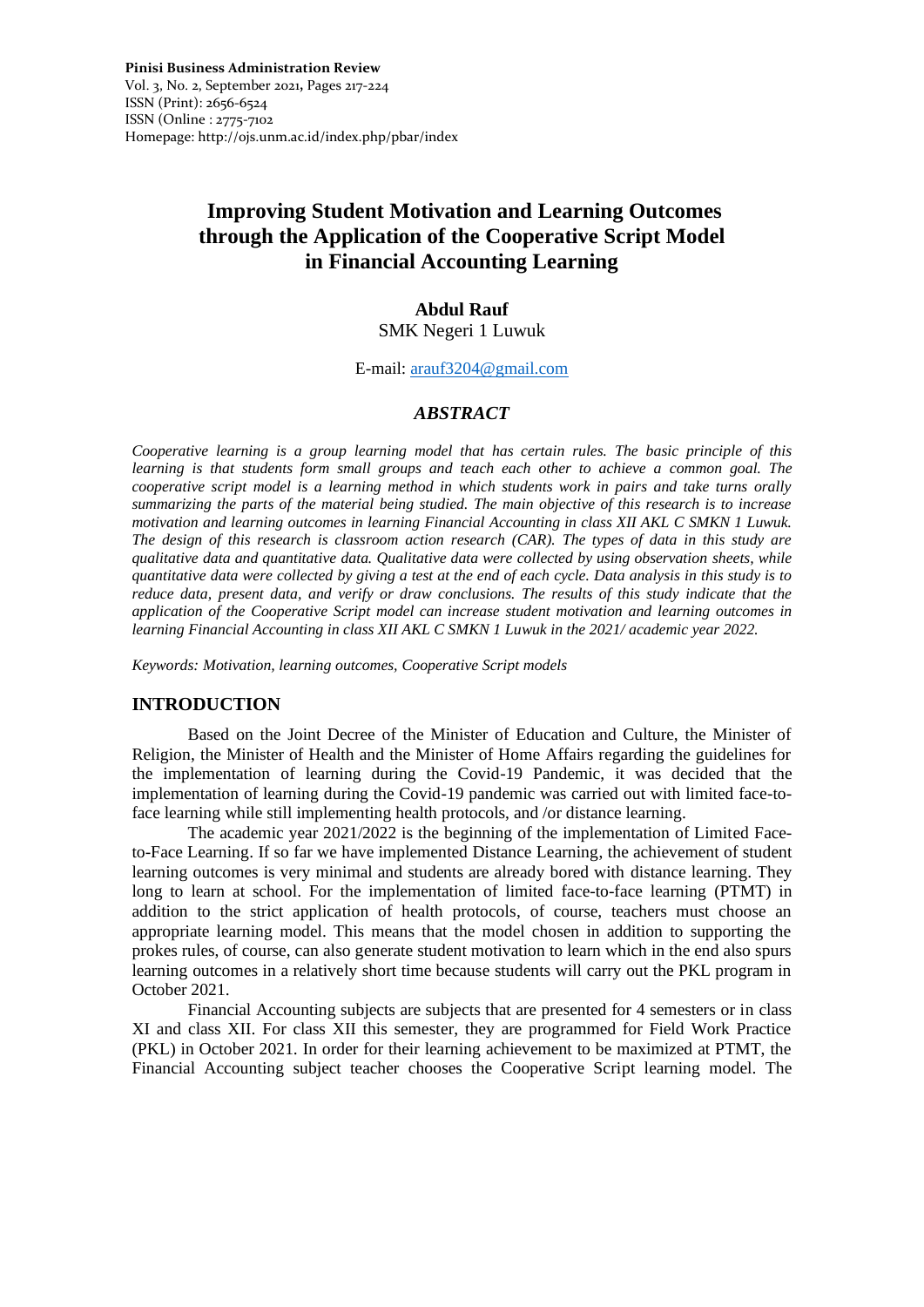Volume 3 Nomor 2, September 2021. Pages 217-224

cooperative script model is a learning method in which students work in pairs and take turns orally summarizing the parts of the material being studied (Sudirman & Maru, 2016).

The cooperative script model is a simple method that can be used to practice a skill or procedure with study partners (Meilani & Sutarni, 2016). According to Zaini, (2017)Learning with practice in pairs is a strategy where students are grouped in pairs in the sense of pairing with their own friends, one observing the other practicing. Cooperative learning is a group learning model that has certain rules. The basic principle of this learning is that students form small groups and teach each other to achieve a common goal (Rahayaan et al., 2016; Sufazen, 2014; Harefa et al., 2020).

Motivation and learning are two things that influence each other. Every child born has the motivation to learn. Sardiman, (2012: 73)explains that the motive is defined as an effort that encourages someone to do something and is used as a driving force in the subject to carry out certain activities in order to achieve a goal. In teaching and learning activities, motivation is said to be the overall driving force in students that gives rise to learning activities, which will ensure the continuity of student learning activities and provide direction to their learning activities, so that the desired goals of students can be achieved. In essence, learning motivation is an internal and external drive that changes energy in individuals to move behavior and maintain it, resulting in changes in behavior that lead to learning activities, namely: tenacious in the face of difficulties, showing interest, happy to work independently,

Learning has the meaning of acquiring knowledge or mastering knowledge through experience, remembering, mastering experience, and obtaining information or finding information (Sudjana, 1987; Dimyati, 2002). Learning is a process of transforming knowledge in order to acquire competencies, skills and attitudes to bring about change for the better (Hamalik, 2001). Learning outcomes or achievements reflect the efforts that have been made by someone after experiencing the learning process (Saputra & Ismet, 2018; Aritonang, 2008). Learning achievement or learning outcomes always contain the meaning of business results. Achievement can be understood simply, namely achievement can be equated with the results that have been achieved. Students are said to be successful in learning when students can achieve learning goals or instructional goals (Nurmala, 2014; Helmiana et al., 2018; Muhammad, 2021). It can be concluded that learning outcomes are the achievement of learning objectives which include cognitive, affective and psychomotor aspects by students after carrying out learning activities. However, what will be the focus of this CAR is only the cognitive aspect of learning outcomes.

Based on the description above, a Classroom Action Research will be conducted with the title "Improve student motivation and learning outcomes through the application of the Cooperative Script model in learning Financial Accounting for class XII AKL C SMK Negeri 1 Luwuk for the academic year 2021/2022."

#### **METHOD**

The location of this classroom action research is at SMK Negeri 1 Luwuk, which is located at Jalan Ki Hajar Dewantara No. 17 Luwuk, Banggai Regency, Central Sulawesi. The implementation time is in the odd semester of the 2021/2022 school year. The research subjects were 18th grade AKL C students consisting of 3 males and 15 females. The design of this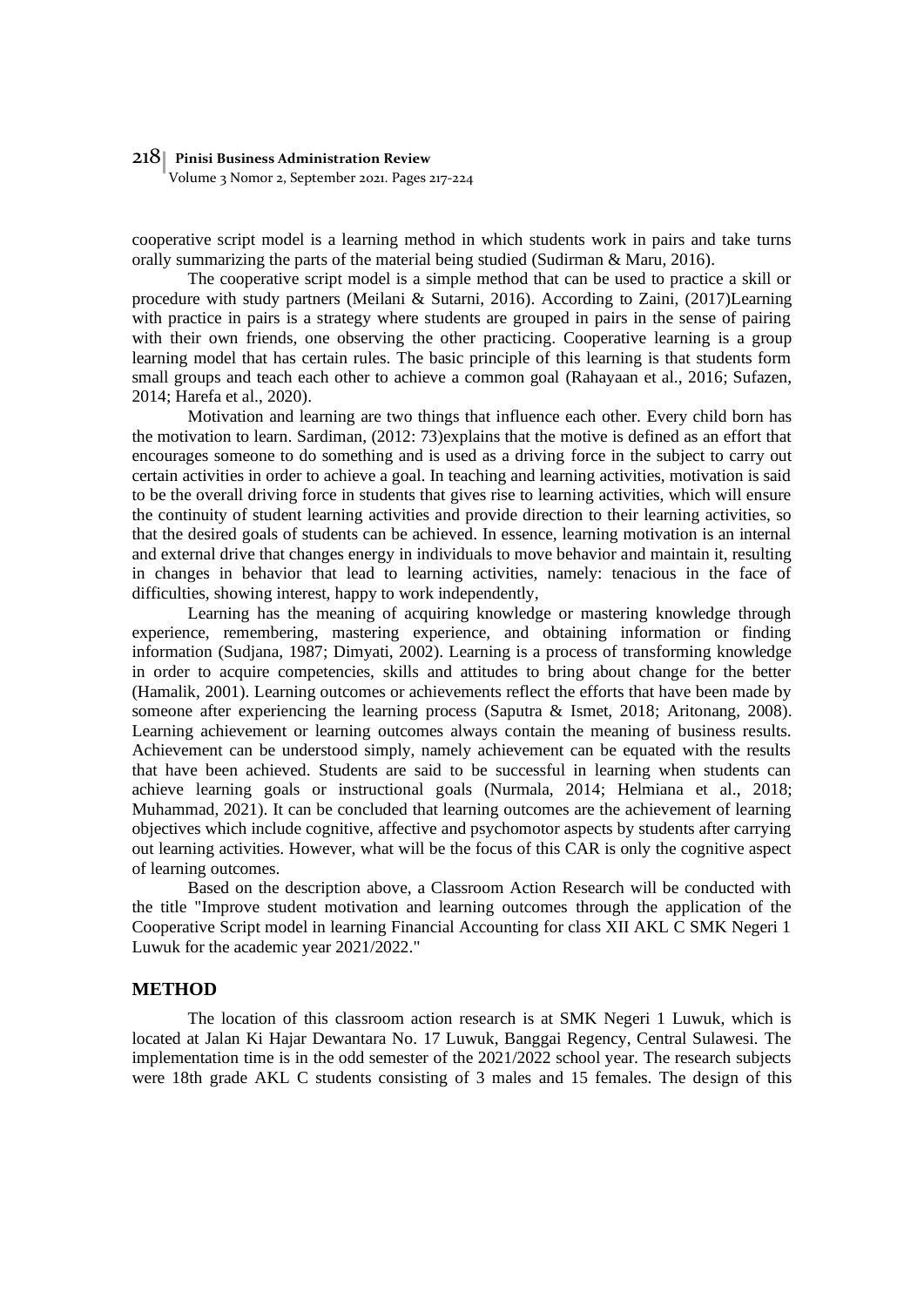research is classroom action research (CAR) (Mulyasa, 2010). The research design follows the Kemmis & Mc Taggart model, as shown in the following figure:



**Figure 1. Kemmis and Mc Taggart Model Research Design**

This study uses 2 cycles and each cycle consists of 4 stages, namely (1) Planning; (2) Implementation; (3) Observation; and (4) Reflection. The types of data in this study are qualitative data and quantitative data. Qualitative data was collected by using an observation sheet, while quantitative data was collected by giving a test at the end of each cycle. Data analysis in this study is to reduce data, present data, and verify or draw conclusions (Miles et al., 2014). The data obtained were analyzed by the technique of the percentage of individual absorption and classical completeness obtained by students. The equations used are:

Percentage of individual absorption =  $x$  100% Number of scores obtained Maximum number of scores Percentage of classical completeness =  $x$  100 %  $\frac{\text{Number of scores obtained}}{\text{Maximum number of scores}}$ 

Mastery of student learning motivation is calculated by the equation: Number of criteria achieved x 100% Number of Criteria

## **RESULTS OF RESEARCH AND DISCUSSION Cycle I**

The activity carried out at this stage is to determine the learning materials that are considered urgent to be handled by the teacher. The teaching materials referred to are Accounting and Institutional Finance materials, especially the subject of Financial Administration, the basic competence of "Applying the recording of long-term notes payable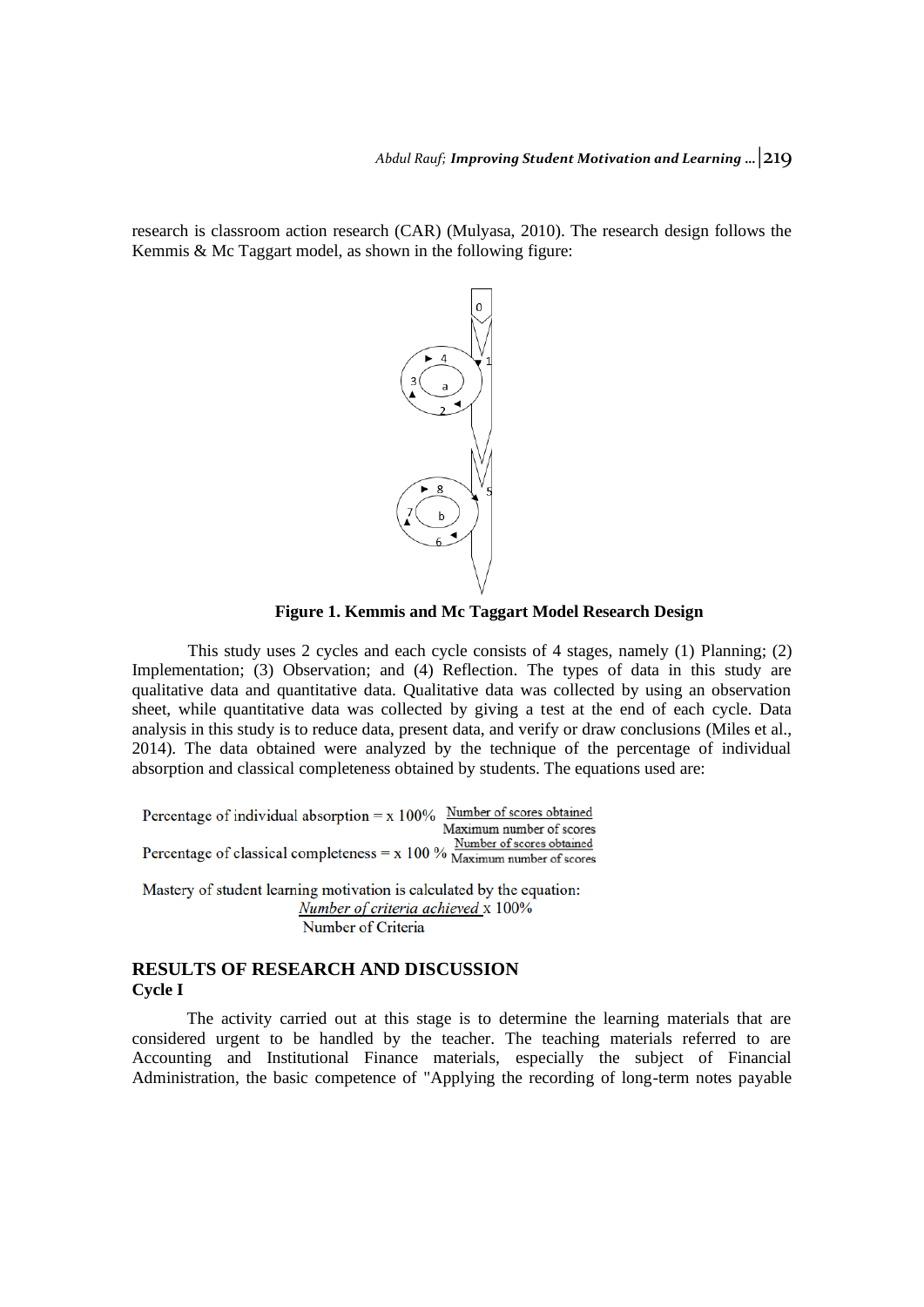Volume 3 Nomor 2, September 2021. Pages 217-224

transactions". At this stage, the researchers formed pairs of 9 pairs and divided the material to be discussed.

A number of activities carried out at this stage include making lesson plans, learning scenarios, preparing literature books from the library, stationery for students (namely: lined HVS paper for notes), preparing learning outcomes assessment formats according to predetermined indicators, preparing observation formats for teachers and students, prepare a list of the distribution of groups/pairs of students as many as 9 pairs along with the distribution of the material. The group formed is heterogeneous. That is, each group that is formed is distributed heterogeneously on the intellectual level of students based on the results of the teacher's research.

The pair in the left position received material (Definition of long-term notes and types of long-term notes payable) while the pair on the right received material (Calculation and recording of long-term notes payable). In this activity, each group/pair takes turns acting as speaker and listener. The speaker explains the material of the part including entering his ideas. Meanwhile, the listener listens carefully and must have the courage to correct his partner/speaker (in other words, help straighten the group/partner) if there is an error in his presentation. They help each other during discussions. At the end of the meeting, the teacher and students conclude about the material being studied.

The implementation of the actions in cycle 1 was carried out 1 time face-to-face in learning activities outside the end of the cycle test activities. In normal situations the number of lesson hours is 6 hours (6 x 45 minutes) but in the implementation of PTMT the time allocation is 180 minutes/1 day, while the end of the cycle test uses 45 minutes.

The next meeting after the learning cycle I was carried out, namely the second face-toface in Cycle I, was held on Wednesday, July 14, 2021, a final test for the first cycle was held. The questions given were multiple choice questions. The results obtained can be seen in the following table.

| No. | <b>Earning Aspect</b>            | <b>Results</b> |
|-----|----------------------------------|----------------|
|     | The number of students           | 18 people      |
|     | Number of students who completed | 14 people      |
|     | Classical completeness           | 77.78%         |
|     | The highest score                | $90(1$ person) |
|     | Lowest value                     | $50(2$ people) |

| Table 1. End of Cycle I. Assessment Score |
|-------------------------------------------|
|-------------------------------------------|

After the end-of-cycle assessment was conducted, from 18 students there were 14 students (77.78%) who completed. The highest score of 90 was 1 person, the lowest score was 50 achieved by 2 students.

Based on observations in the first cycle of 18 students who completed their learning motivation as many as 16 people (88.89%). Meanwhile, 2 people (11.1%) have not completed their learning motivation. In this first cycle, the teacher/researcher presents learning materials according to the plan, namely the application of the Cooperative Script. Based on the observations, at first the students were a bit confused. This is because new students experience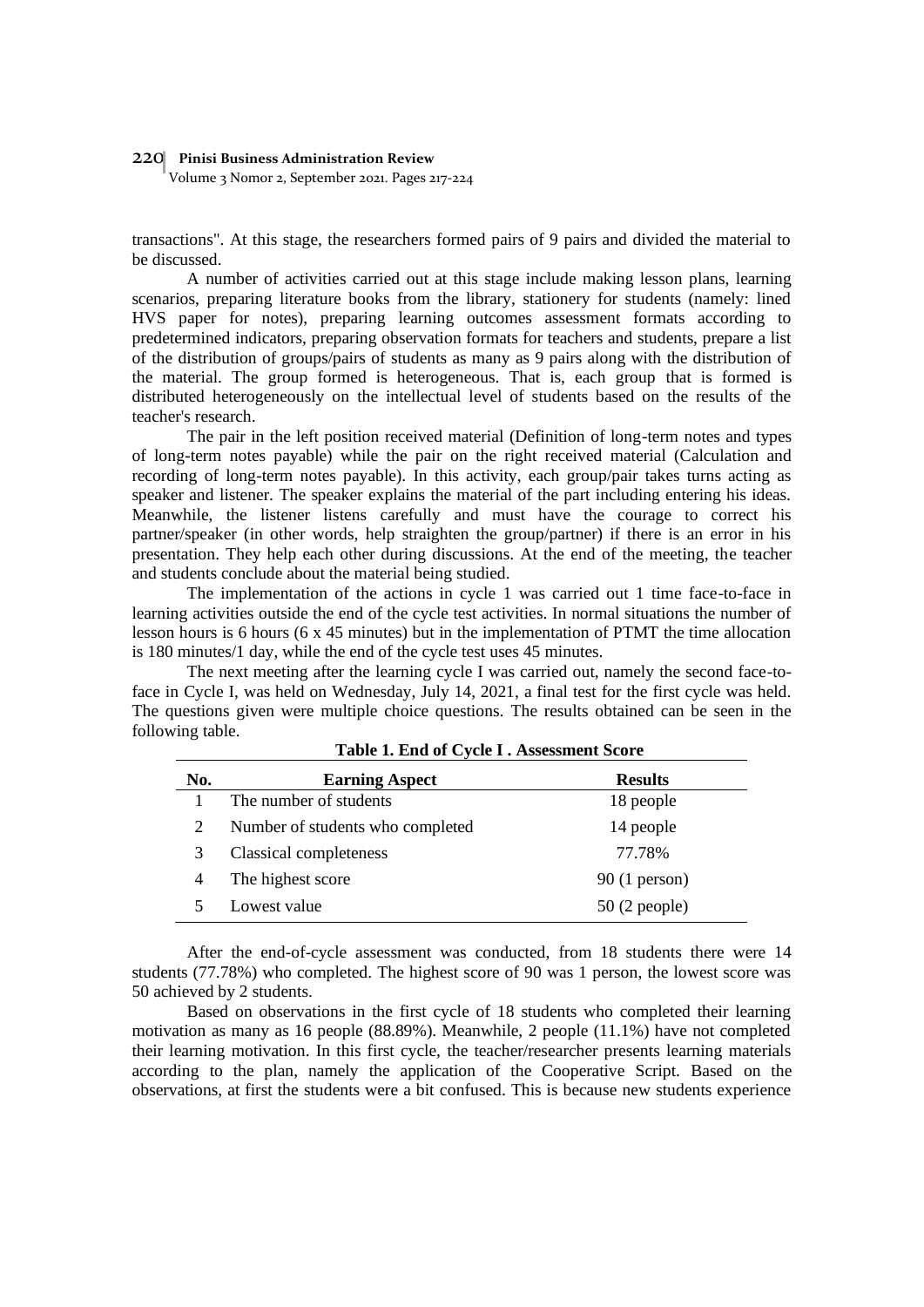the Cooperative Script learning model. However, after being explained again, the students were so enthusiastic and enthusiastic, cooperated with each other, and began to show the expected learning outcomes.

Based on the results of Cycle I, the results of the observation of students' motivation have achieved classical completeness, namely 88.89%. However, the results of the final test of the first cycle of classical completeness were only 77.78%. For that, the researcher continued to Cycle II.

#### **Cycle II**

In this second cycle, the Basic Competencies presented are "Applying the recording of bond issuance". As in the first cycle, in the second cycle, several activities were carried out at each stage.

A number of activities that have been carried out at this stage include making: lesson plans, learning scenarios, preparing literature books from the library, stationery for students (namely: lined HVS paper for notes), preparing learning outcomes assessment formats according to predetermined indicators, preparing observation format for teachers and students, preparing a list of the distribution of groups/pairs of students as many as 9 pairs along with the distribution of the material. The group formed is heterogeneous. That is, each group that is formed is distributed heterogeneously on the intellectual level of students based on the results of the teacher's research.

The implementation of the actions in cycle II was carried out 1 time face-to-face in learning activities outside the end of the cycle test activities. In normal situations the number of lesson hours is 6 hours (6 x 45 minutes) but in the implementation of PTMT the time allocation is 180 minutes/1 day, while the end of the cycle test uses 45 minutes.

In this activity, each group/pair takes turns acting as speaker and listener. The speaker explains the material of the part including entering his ideas. Meanwhile, the listener listens carefully and must have the courage to correct his partner/speaker (in other words, help straighten the group/partner) if there is an error in his presentation. They help each other during discussions. At the end of the meeting, the teacher and students conclude about the material being studied.

The second face-to-face in cycle II will be held on Wednesday, July 21, 2021. At this meeting, the final test of cycle II will be assessed. The questions given are multiple choice questions. The results obtained can be seen in the following table:

| Table 2. Score of the Final Test of Cycle II |                                  |                 |  |
|----------------------------------------------|----------------------------------|-----------------|--|
| No.                                          | <b>Earning Aspect</b>            | <b>Results</b>  |  |
|                                              | The number of students           | 18 people       |  |
| 2                                            | Number of students who completed | 17 people       |  |
| 3                                            | Classical completeness           | 94.44%          |  |
| 4                                            | The highest score                | $100(3$ people) |  |
|                                              | Lowest value                     | $60(1$ person)  |  |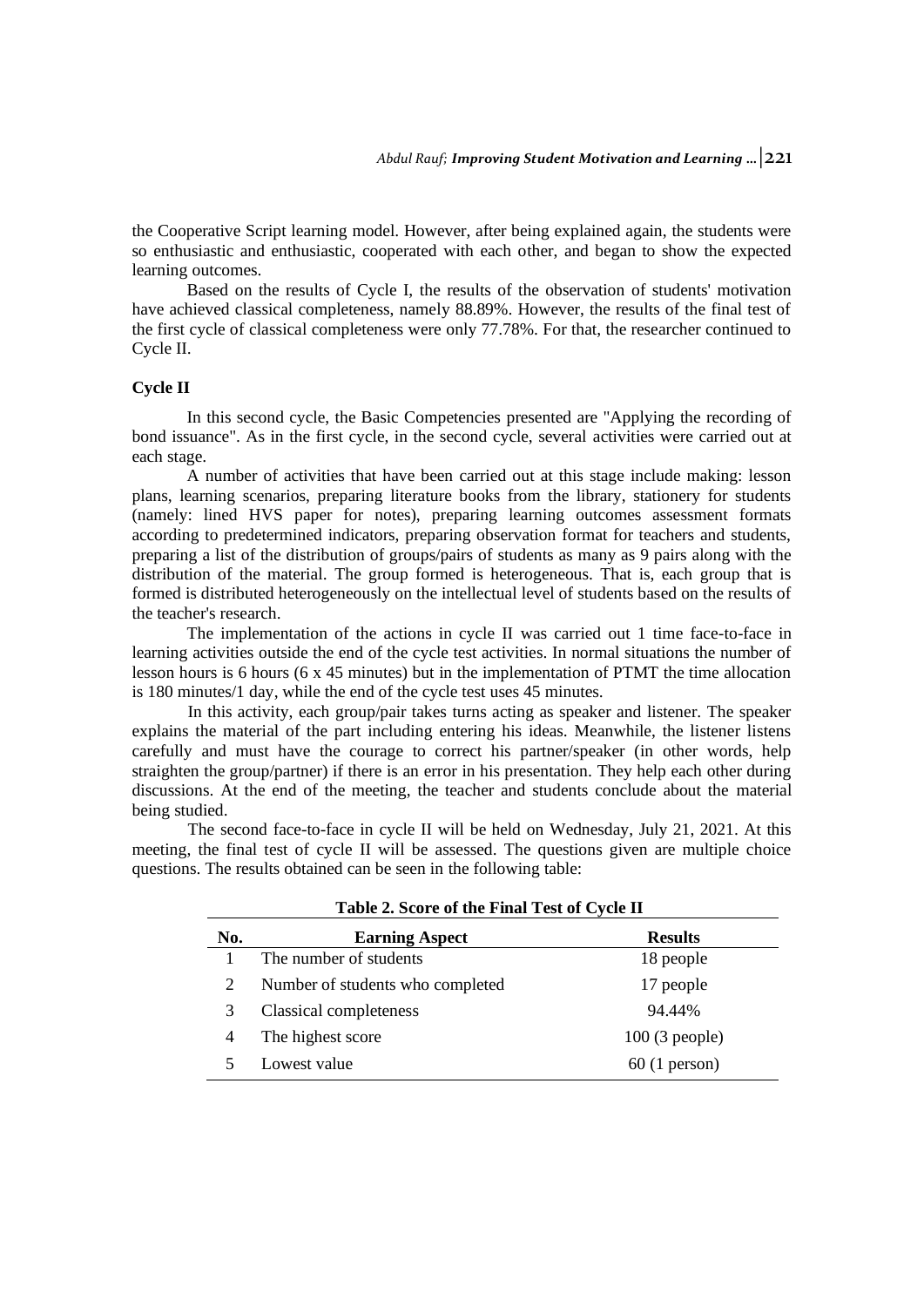Volume 3 Nomor 2, September 2021. Pages 217-224

The test results in the second cycle of the 18 students who took the final test in the second cycle, completed 17 people with classical completeness of 94.44%. The highest score of 100 was 3 people and the lowest score of 60 was 1 person.

Based on the observation pthere is a second cycle of 18 students who are all declared complete in their learning motivation. This means, all aspects of motivation have been owned by all students. In this second cycle, the teacher/researcher presents learning materials according to the plan, namely using the Cooperative Script model. And based on the observations of researchers that students are so motivated and very enthusiastic in doing the tasks given.

Based on the results of the final test of Cycle II where the classical completeness is 91.67%. This figure shows that the indicator for individual absorption of at least 70% and classical absorption of 85% has been achieved. Likewise, the results of observations of teaching and learning activities have also achieved indicators of success, namely the average teacher is "good" and student motivation is "complete" 100%. For this reason, this research only reached cycle II.

#### **Discussion**

Based on the results of observations in cycle I, learning management generally went well, but there were still things that needed to be improved, namely in time management and the need to increase student enthusiasm in participating in learning. However, in the second cycle of learning management has increased where all aspects are of good value and this has a positive impact on student learning mastery.

Students' learning motivation also increased where in the first cycle, from 18 students there were still 2 students who had not completed (11,1%). However, in the second cycle there was an increase where the completeness of student learning motivation reached 100%, which means that all aspects of motivation can be achieved by all students.

After observing the test scores/results in cycle I and cycle II, it turned out that there was a significant difference. The difference in the value in question is that of the 18 students, 14 students who completed the first cycle (77.78%) increased to 17 (94.44%) in the second cycle. The highest score in the first cycle was 90 as many as 1 person in the second cycle, the highest score increased to 100 as many as 3 people. The lowest score in the first cycle was 50 as many as 2 people and in the second cycle the lowest value was 60 as many as 1 person.

This research only reached the second cycle because the indicators of learning success/mastery, namely individual absorption of at least 70% and classical absorption of 85% have been achieved. The intended learning outcomes are results/values in the cognitive/knowledge domain. Likewise, the results of observations of teachers who teach in this case the researcher in the process of teaching and learning activities on average are good, student motivation is also 100% complete.

#### **CONCLUSION**

Based on the research that has been done, it shows that the application of the Cooperative Script model can increase student motivation and learning outcomes in learning Financial Accounting in class XII AKL C SMKN 1 Luwuk in the 2021/2022 school year. The suggestions that can be given from this classroom action research are, In learning Financial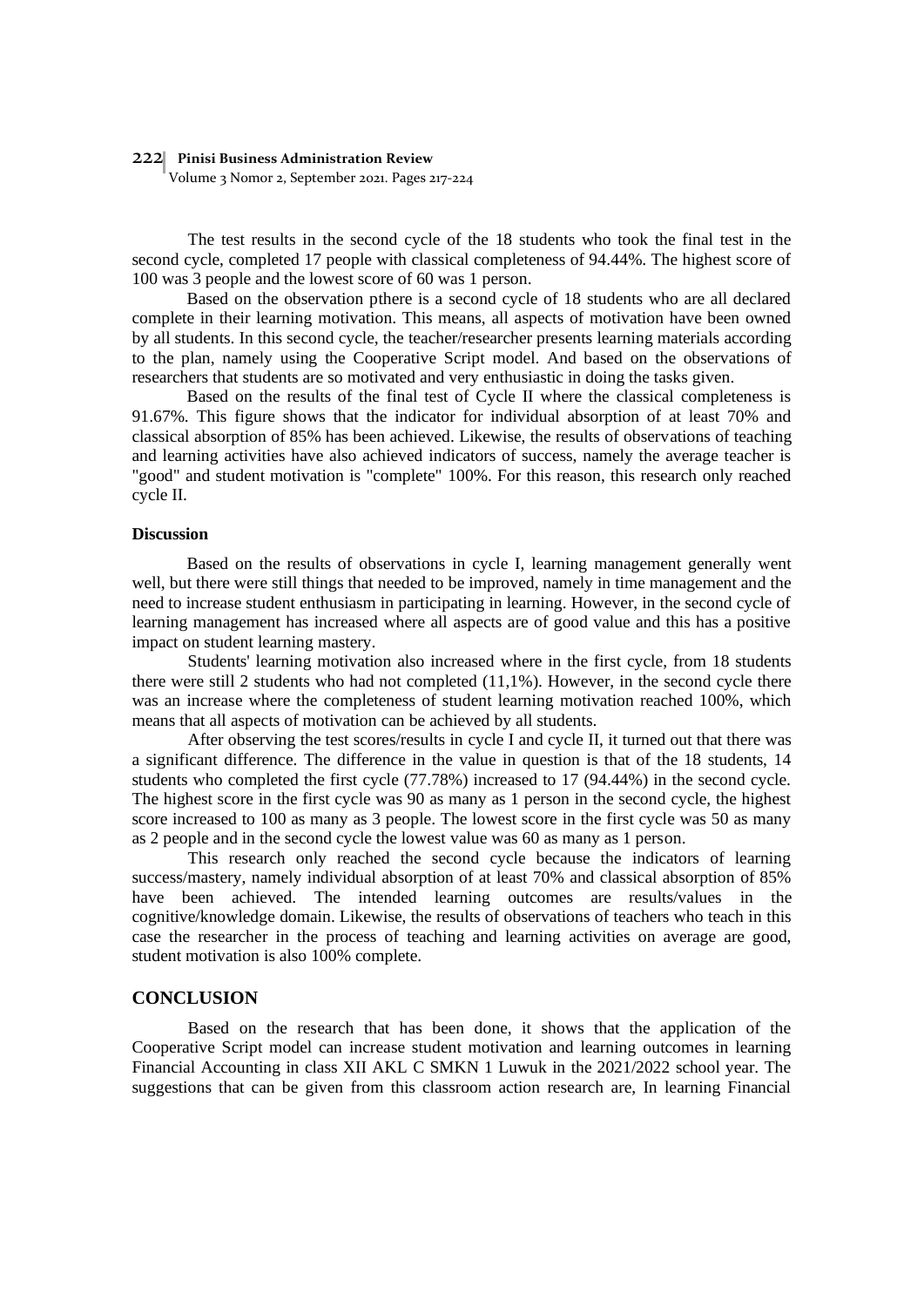Accounting, especially the basic competence "Applying the recording of long-term notes debt transactions" and the basic competence "Applying the recording of the issuance of bonds payable" the teacher should apply the Cooperative Script model.

#### **REFERENCE**

- Aritonang, K. T. (2008). Minat dan Motivasi dalam Meningkatkan Hasil Belajar Siswa. *Jurnal Pendidikan Penabur*, *7*(10), 11–21.
- Dimyati, M. (2002). *Belajar Dan Pembelajaran*. Rineka Cipta.
- Hamalik, O. (2001). *Proses belajar mengajar*. PT Bumi Aksara.
- Harefa, D., Gee, E., Ndruru, M., Sarumaha, M., Ndraha, L. D. M., Ndruru, K., & Telaumbanua, T. (2020). Penerapan Model Pembelajaran Cooperative Script untuk Meningkatkan Hasil Belajar Matematika. *JKPM (Jurnal Kajian Pendidikan Matematika*, *6*(1), 13–26.
- Helmiana, H., Saleh, S., & Nasrullah, M. (2018). *Pengaruh Media Sosial Terhadap Prestasi Belajar Siswa Kelas XI Jurusan Administrasi Perkantoran SMK Negeri 1 Pinrang*. Universitas Negeri Makassar.
- Meilani, R., & Sutarni, N. (2016). Penerapan Model Pembelajaran Cooperative Script untuk Meningkatkan Hasil Belajar. *Jurnal Pendidikan Manajemen Perkantoran (JPManper)*, *1*(1), 176–187.
- Miles, M. B., Huberman, A. M., & Saldana, J. (2014). *Qualitative Data Analysis: A Methods Sourcebook* (3rd ed.). Sage Publications.
- Muhammad, S. M. (2021). *Pengaruh Keterampilan Mengajar Guru terhadap Prestasi Belajar Siswa Jurusan OTKP di SMK Jaya Negara Makassar*. Fakultas Ilmu Sosial dan Hukum Universitas Negeri Makassar.
- Mulyasa, E. (2010). Penelitian Tindakan Kelas. *Bandung: PT Remaja Rosdakarya*.
- Nurmala, D. A. (2014). *Pengaruh Motivasi Belajar dan Aktivitas Belajar terhadap Hasil Belajar Akuntansi Siswa Kelas X Akuntansi SMK Negeri 1 Singaraja Tahun Pelajaran 2013/2014*. *1*.
- Rahayaan, I., Azwan, A., & Bugis, R. (2016). The Student's Writing Ability through Cooperative Script Method. *Jurnal Retemena*, *2*(2).
- Saputra, H. D., & Ismet, F. (2018). *Pengaruh Motivasi Terhadap Hasil Belajar Siswa SMK*. *18*(1), 25–30.
- Sardiman, A. . (2012). The Teaching of Social Studies in the Global Perspective. *The Journal of Social Studies Eduacation*, *1*(1).
- Sudirman, S., & Maru, R. (2016). *Implementasi Model-Model Dalam BingkaiPeneltian Tindakan Kelas*. Badan Penerbit UNM.
- Sudjana. (1987). *Penelitian Proses Hasil Belajar Mengajar*. PT. Remaja Rosdakarya.
- Sufazen, N. (2014). Keefektifan Model Cooperative Script terhadap Hasil Belajar IPS. *Journal*